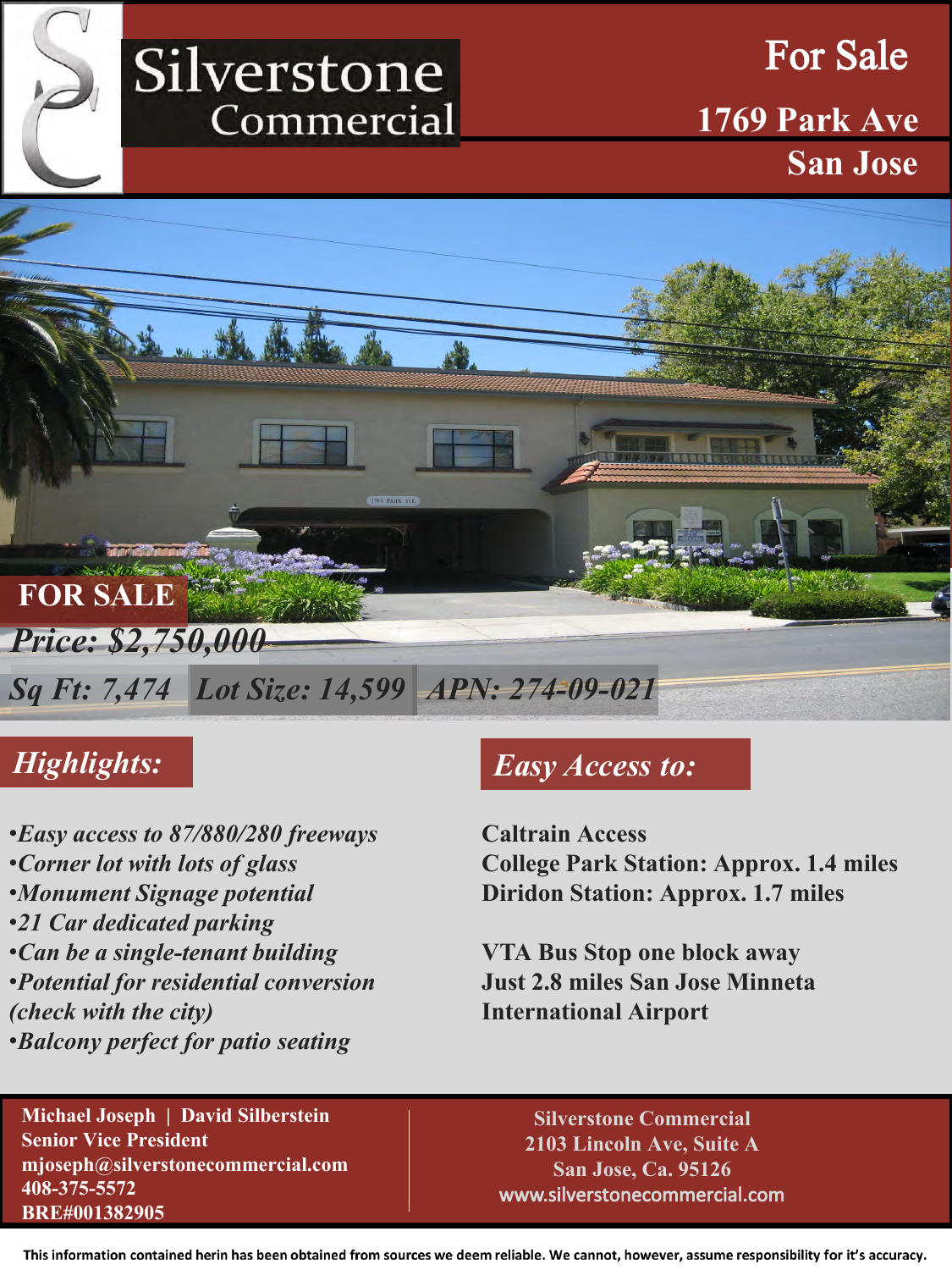

**For Sale**

**1769 Park Ave San Jose**

### **Offering Summary**

**Silverstone Commercial, as Exclusive Agent, is pleased to present the opportunity to acquire fee simple interest in a Rose Garden Professional Office.**

**Rose Garden Professional Office has an ideal Central San Jose location on a well-traveled road, situated on Park Ave at Naglee Ave. The property is near restaurants and retail services like Starbucks, just outside of Downtown San Jose, in close proximity to Valley Fair and Freeways, roughly 1.5 miles from the new Google campus as well as surrounded by affluent residential neighborhoods.**

**1769 Park Avenue has a stable tenant mix, currently leased to 8 tenants comprised of Service Providers, Therapists and Insurance Agents. The property generates steady rising income with the opportunity for the Buyer to immediately add value by enhancing occupancy, recapturing additional square footage and increasing rents. Perfect multi-tenant office or potential to convert into owner/user building or residential (check with the city).**

#### **Property Summary**

#### **Value Add**

|             | <b>Property Address</b> |                     | 1769 Park Avenue San Jose CA |                                 | Currently, the rent roll shows           |
|-------------|-------------------------|---------------------|------------------------------|---------------------------------|------------------------------------------|
| <b>Size</b> |                         |                     | 95112+/-7,474 Square Feet    |                                 | leasable square footage of 6,562 sq      |
|             |                         |                     |                              |                                 | ft. leaving 912 sq ft based on the       |
|             | <b>Year Built</b>       |                     | c1983                        |                                 | sq ft of the building. This              |
|             | <b>Land Area Income</b> |                     | $0.355$ Acres $(14,599$ SF)) |                                 | potentially provides a value add         |
|             |                         |                     |                              |                                 | opportunity to increase the              |
|             | <b>Parcel Number</b>    |                     | 274-09-021                   |                                 | buildings rent roll by adding a          |
|             | <b>Parking Ratio</b>    |                     | $2.68/1000$ (21 spots)       |                                 | load factor to each of the spaces.       |
|             | <b>Occupancy Zoning</b> |                     | 74% & Rising                 |                                 |                                          |
|             |                         |                     | C1                           |                                 | Most spaces are below market             |
|             |                         |                     |                              |                                 | value with short term leases for         |
| Suite#      | <b>Square Feet</b>      | <b>Availability</b> |                              | Move In Date   Lease Expiration | potential owner/user or provide a        |
| 100         | 355                     | Occupied            | 01/01/2013                   | 01/31/2022                      | new owner with flexibility to            |
| 115         | 420                     | Occupied            | 01/01/2021                   | 12/31/2021                      | increase rental rates.                   |
| 200         | 1110                    | Occupied            | 05/01/2021                   |                                 |                                          |
| 215         | 573                     | Occupied            | 11/01/2011                   | 10/31/2021                      |                                          |
| <b>220</b>  | 626                     | Vacant              |                              |                                 | <b>Call agents for Current Rent Roll</b> |
| 240         | 394                     | Occupied            | 03/15/2013                   | 01/28/2023                      | and property expense sheet.              |
| <b>250</b>  | 880                     | Vacant              |                              |                                 |                                          |
| 260         | 620                     | Occupied            | 09/01/2017                   | 10/31/2023                      | Please call agents to tour!              |
| 110A        | 512                     | Occupied            | 11/01/2006                   | 11/30/2021                      |                                          |
| 210A        | 1017                    | Vacant              |                              |                                 |                                          |
|             |                         |                     |                              |                                 |                                          |

**Michael Joseph | David Silberstein Senior Vice President mjoseph@silverstonecommercial.com 408-375-5572 BRE#001382905**

**Silverstone Commercial 2103 Lincoln Ave, Suite A San Jose, Ca. 95126** www.silverstonecommercial.com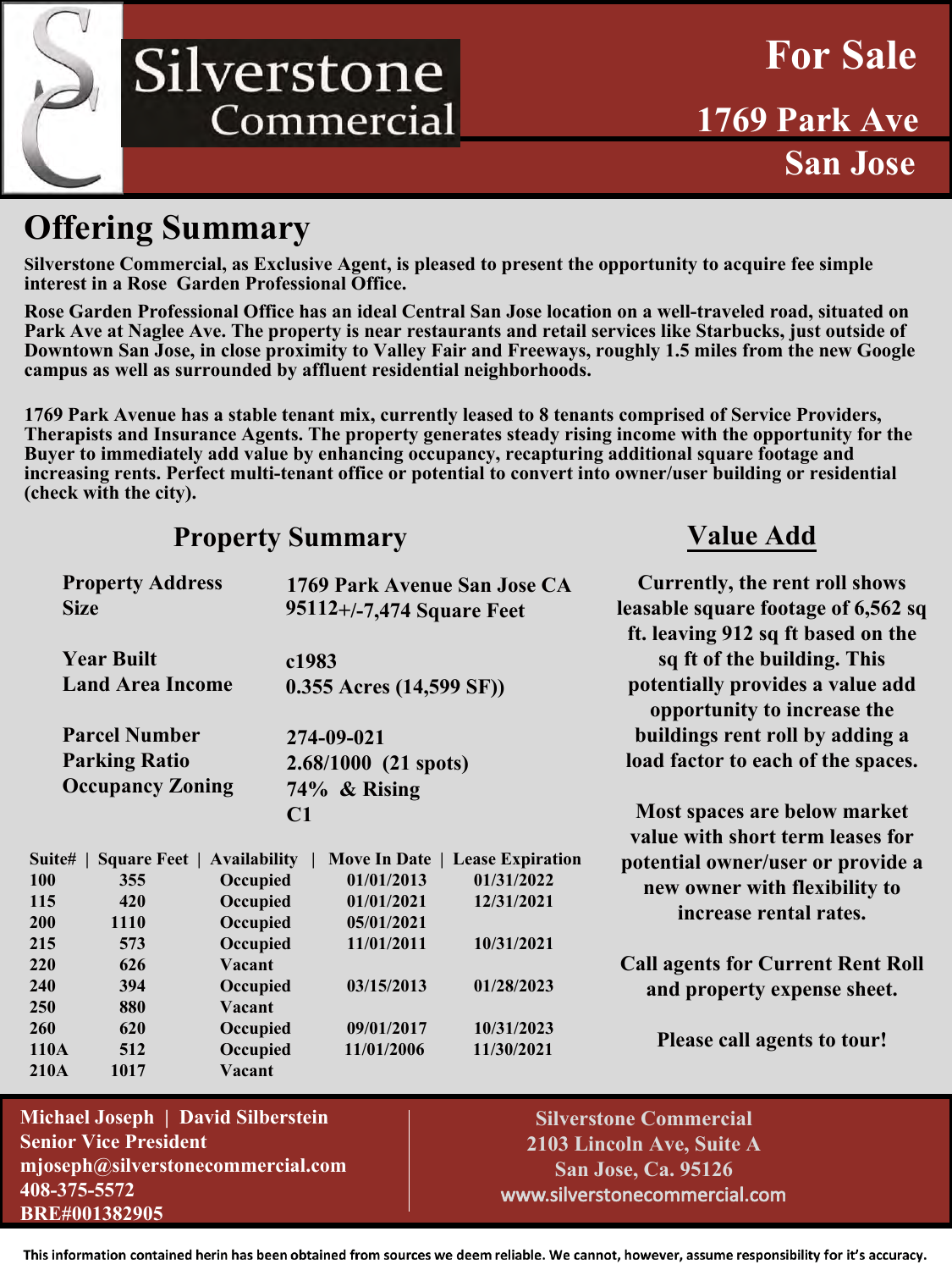

**For Sale**

### **1769 Park Ave San Jose**

### **Financial Analysis**

| <b>Value Calculation</b>              |  |             |  |                |  |
|---------------------------------------|--|-------------|--|----------------|--|
|                                       |  | Actual 2021 |  | Projected 2022 |  |
| Total Rent Income:                    |  | 153,269     |  | 211,829        |  |
| Vacancy/Reserve/Management (5%)       |  |             |  | 10,591         |  |
| Expenses                              |  | 34.199      |  | 34.199         |  |
| <b>Base Year Taxes</b>                |  | 3,051       |  | 3,051          |  |
| <b>Projected Net Operating Income</b> |  | 116,020     |  | 163.989        |  |

| Insurance                         | 1,396  |
|-----------------------------------|--------|
| HVAC Maintenance & Repair         | 1,779  |
| General Maintenance, Pest Control | 844    |
| Landscaping                       | 4,445  |
| Utilities, Electric & Gas         | 12,156 |
| Water, Sewer, Trash, Recyle       | 4,018  |
| Janitorial Services & Supplies    | 9,561  |
| <b>Total Expenses:</b>            | 34,199 |
|                                   |        |

through to Tenants assuming base year of 2020. Buyer to verify

Historically, occupancy has fluctuated between 95%-100%, although occupancy has softened to 74% as of August 2021 primarily due to the pandemic promoting remote work from home. With Silicon Valley companies now returning to their offices, leasing activity is on the increase. Nearly all Leases have a 3% annual increase, or more, Lease expiration dates range from 2022 to 2023. Buyer has an opportunity to remeasure the property and adjust leases accordingly. Buyer will have flexibility to reset higher rents in hte near term beginning in 2022, or convert/renovate the property to accomodate an Owner/User business upon end of the last lease. If desired, early lease termination may be possible.

**Michael Joseph | David Silberstein Senior Vice President mjoseph@silverstonecommercial.com 408-375-5572 BRE#001382905**

**Silverstone Commercial 2103 Lincoln Ave, Suite A San Jose, Ca. 95126** www.silverstonecommercial.com